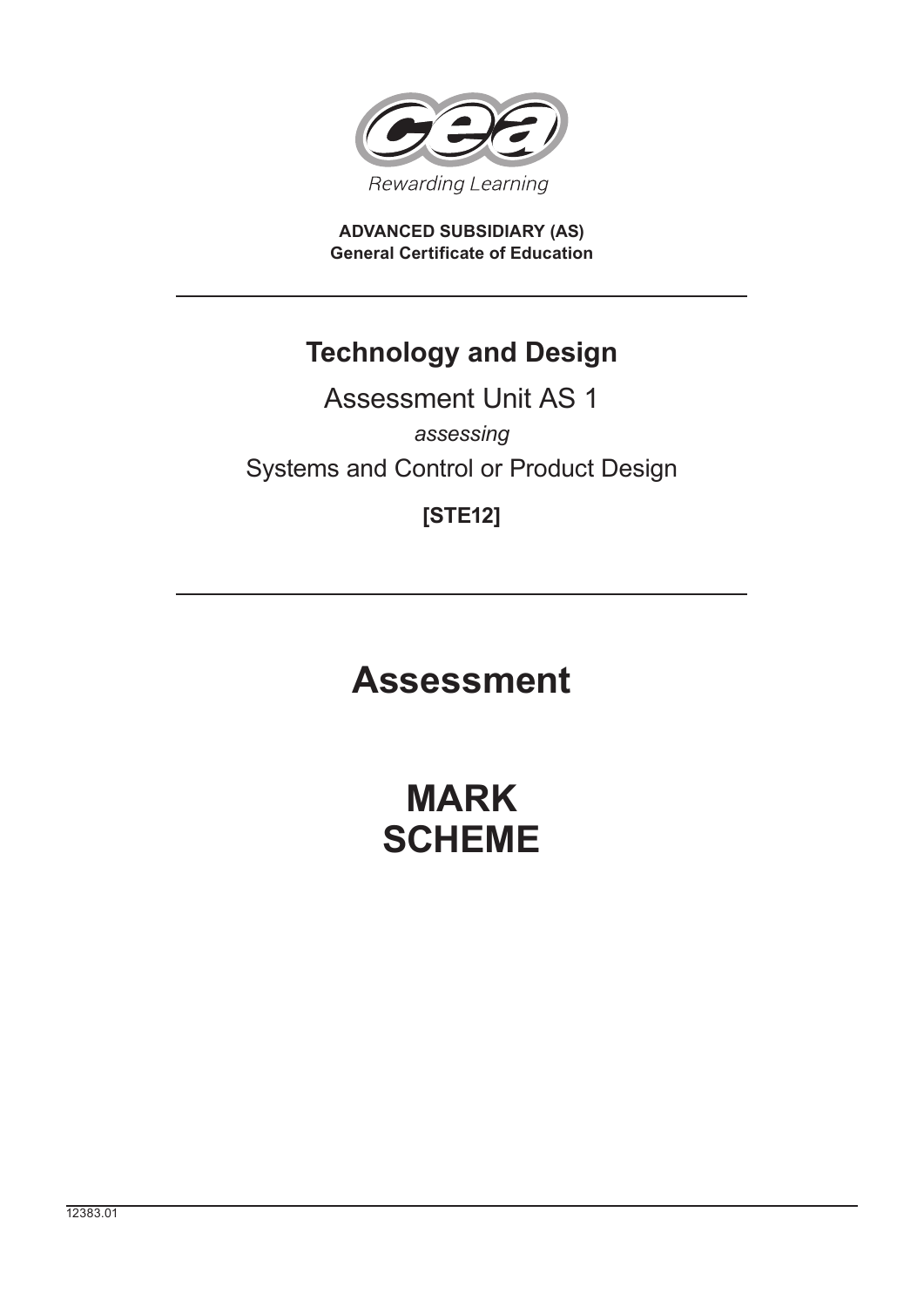#### **General Marking Instructions**

#### *Introduction*

The main purpose of the mark scheme is to ensure that examinations are marked accurately, consistently and fairly. The mark scheme provides teachers with an indication of the nature and range of candidates' responses likely to be worthy of credit. It also sets out the criteria which they should apply in allocating marks to candidates' responses.

#### *Assessment objectives*

Below are the assessment objectives for GCE Technology and Design.

Candidates should be able to:

- AO1 Demonstrate specific knowledge and understanding, be able to apply that knowledge and understanding in combination with appropriate skills in their designing, communicate ideas and outcomes, and demonstrate strategies for evaluation.
- **AO2** Apply skills, knowledge and understanding of relevant materials to produce suitable and appropriate outcomes; communicate ideas and outcomes, and demonstrate strategies for evaluation.

#### **Quality of candidates' responses**

In marking the examination papers, teachers should be looking for a quality of response reflecting the level of maturity which may reasonably be expected of a 17- or 18-year-old which is the age at which the majority of candidates sit their GCE examinations.

#### **Flexibility in marking**

**Mark schemes are not intended to be totally prescriptive. No mark scheme can cover all the responses which candidates may produce. In the event of unanticipated answers, teachers are expected to use their professional judgement to assess the validity of answers.** You must not draw inferences or interpret what you think the candidate has meant. Teachers should carefully read and consider every response.

#### *Positive marking*

Teachers are encouraged to be positive in their marking, giving appropriate credit for what candidates know, understand and can do rather than penalising candidates for errors or omissions. Teachers should make use of the whole of the available mark range for any particular question and be prepared to award full marks for a response which is as good as might reasonably be expected of a 17- or 18-year-old GCE candidate.

#### *Awarding zero marks*

Marks should only be awarded for valid responses and no marks should be awarded for an answer which is completely incorrect or inappropriate.

#### *Marking Calculations*

In marking answers involving calculations, teachers should apply the 'error carried forward rule' so that candidates are not penalised more than once for a computational error. To avoid a candidate being penalised, marks can be awarded where correct conclusions or inferences are made from their incorrect calculations. Award full marks if a candidate gives the correct answer but does not show the working out.

#### *Types of mark schemes*

Mark schemes for tasks or questions which require candidates to respond in extended written form are marked on the basis of levels of response which take account of the quality of written communication. Other questions which require only short answers are marked on a point for point basis with marks awarded for each valid piece of information provided.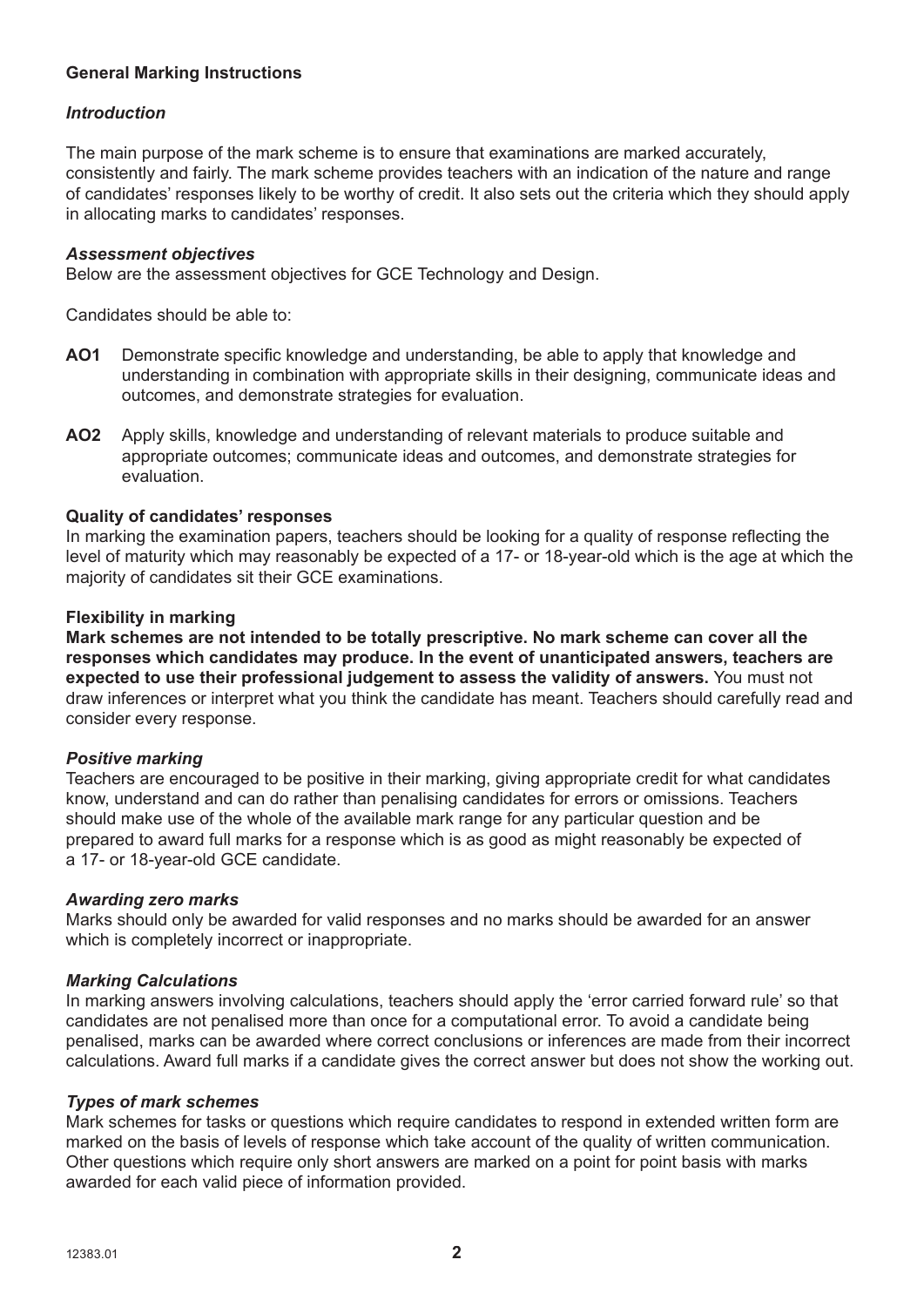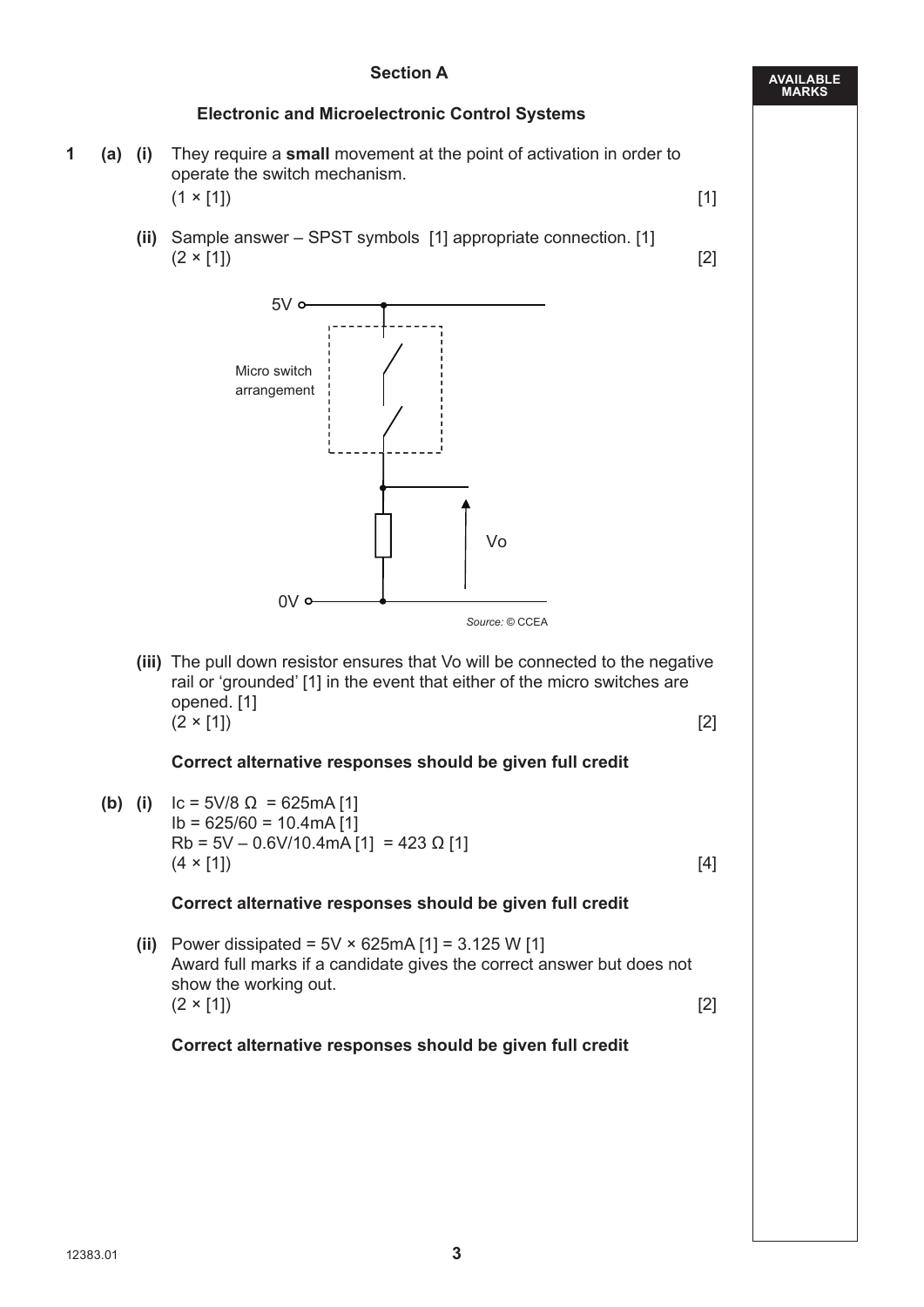**(iii)** Sample answer.

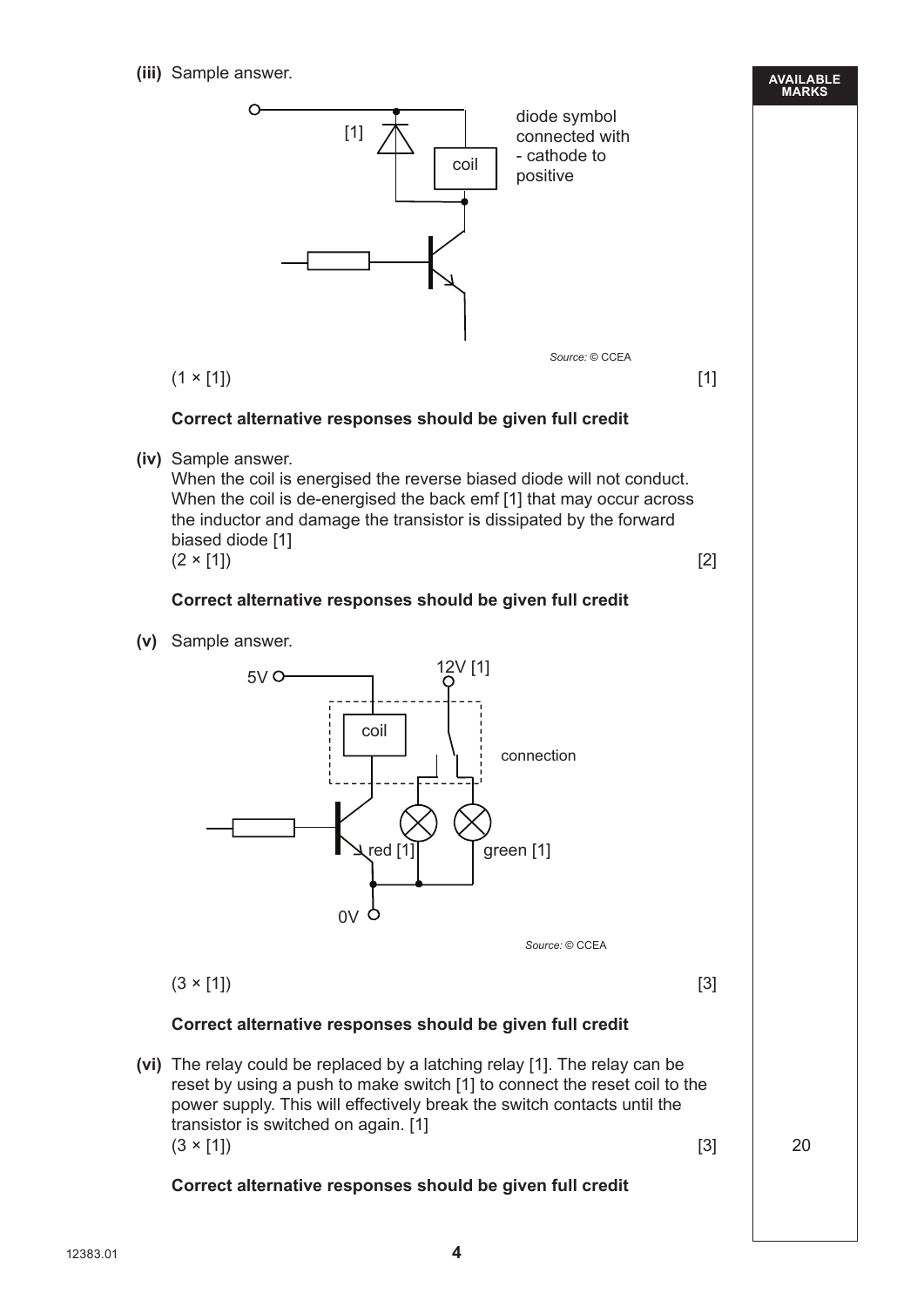



|  | input $A \mid input B \mid output Q$ |
|--|--------------------------------------|
|  |                                      |
|  |                                      |
|  |                                      |
|  |                                      |

#### $(2 \times [1])$  [2]





 Award [1] for symbols Award [1] for connections  $(2 \times [1])$  [2]

| (ii) | Sw A<br>pressed? | Sw <sub>B</sub><br>pressed? | Logic state<br>at S | Logic state<br>at R | Q logic<br>state | Q logic<br>state |
|------|------------------|-----------------------------|---------------------|---------------------|------------------|------------------|
|      | no               | no                          |                     |                     |                  |                  |
|      | yes              | no                          |                     |                     |                  |                  |
|      | no               | no                          |                     |                     |                  |                  |
|      | no               | yes                         |                     |                     |                  |                  |

[1] for each correct logic state

$$
(3 \times [1]) \tag{3}
$$

 **(iii)** The resistor values are organised into a set of preferred values that are spaced such that the top of the tolerance [1] band of one value and the bottom of the tolerance band of the next cover a wide range of values. [1]  $(2 \times [1])$  [2]



 **Correct alternative responses should be given full credit**

 $(2 \times [1])$  [2]

Time (seconds)

**AVAILABLE MARKS**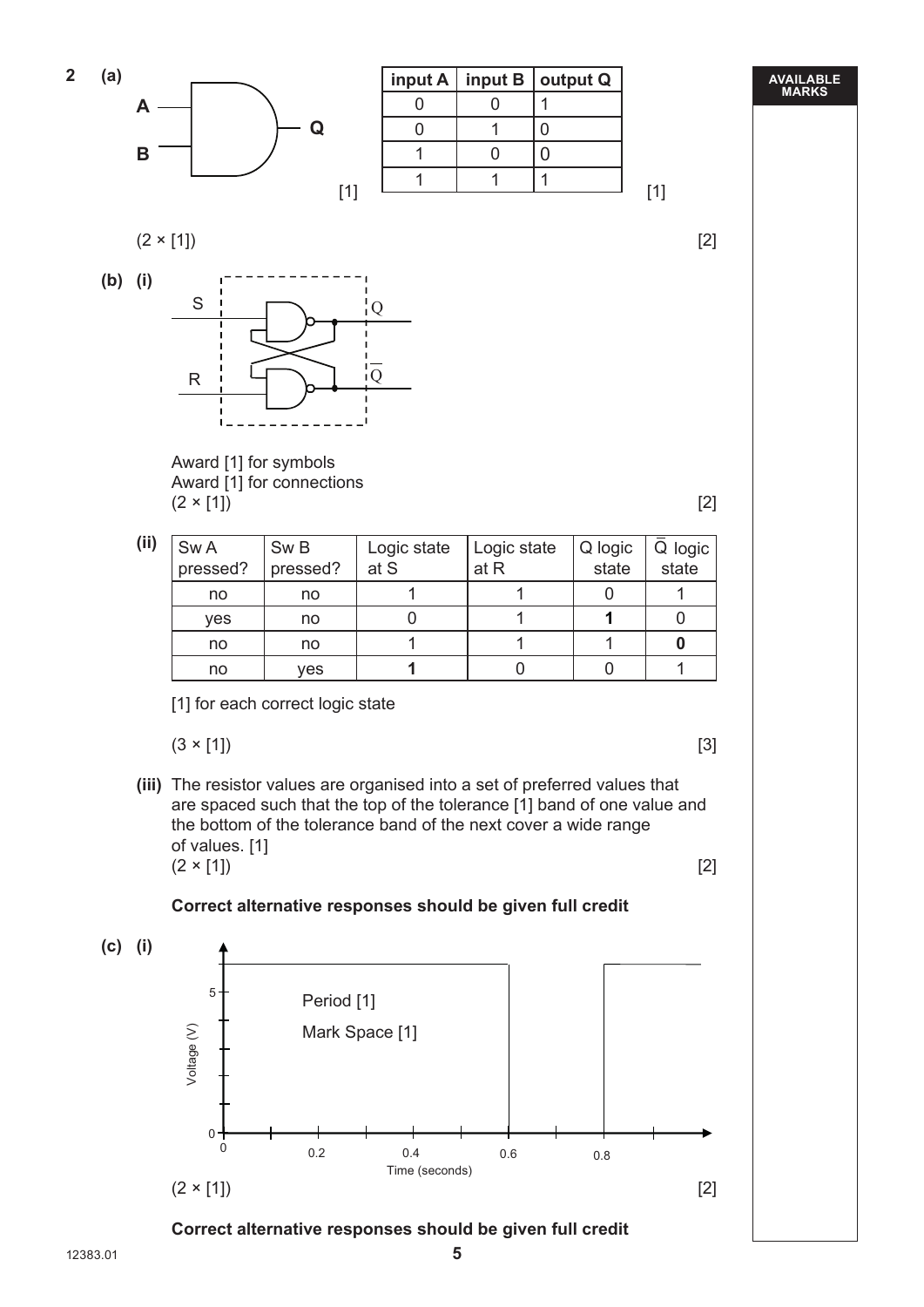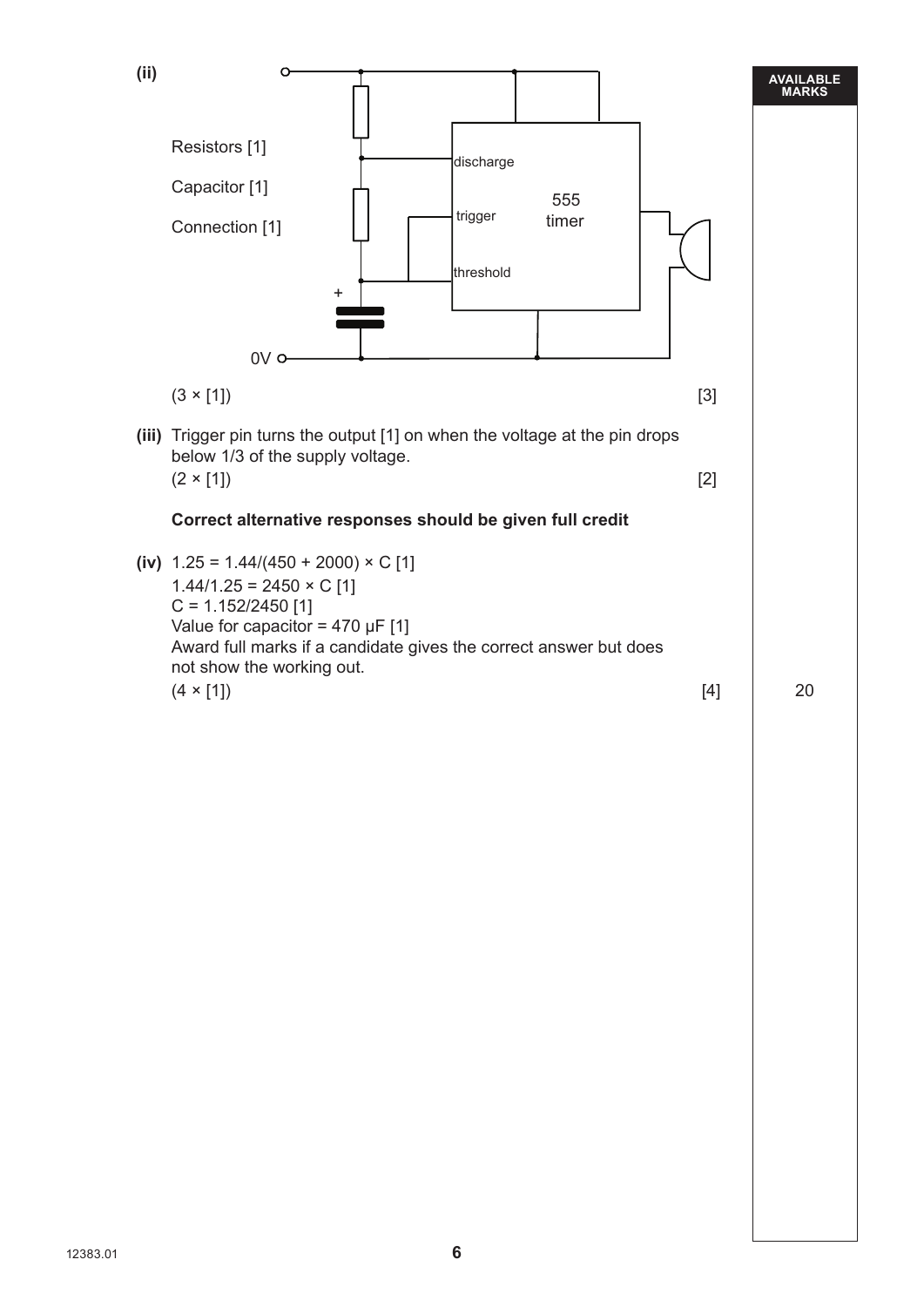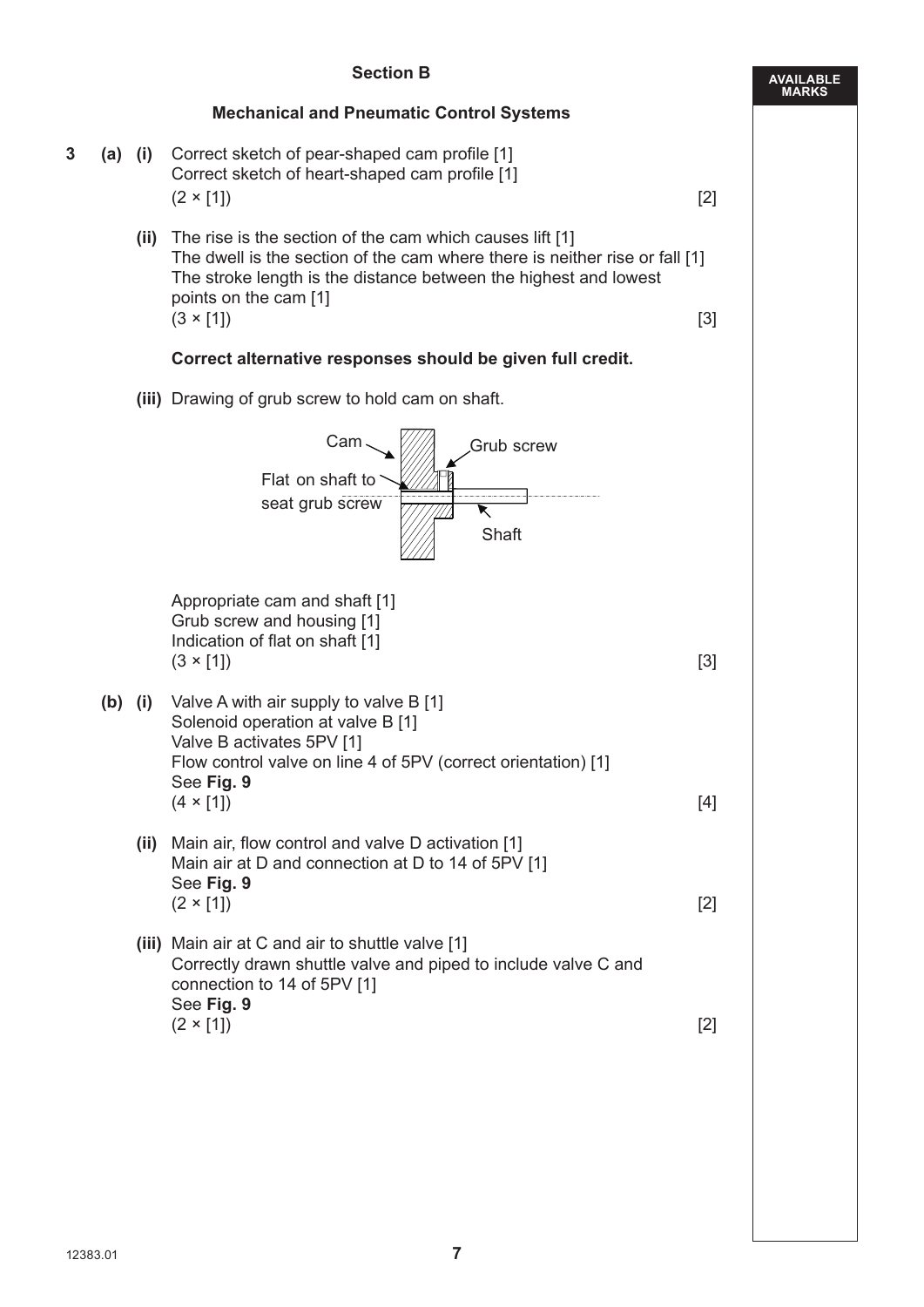

 **(c)** 100/80 x 125.6 = 157 [1]  $157/2 = 78.5$  [1] 78.5/3.14=√25 [1] Diameter =  $10 \text{ mm}$  [1]  $(4 \times [1])$  20

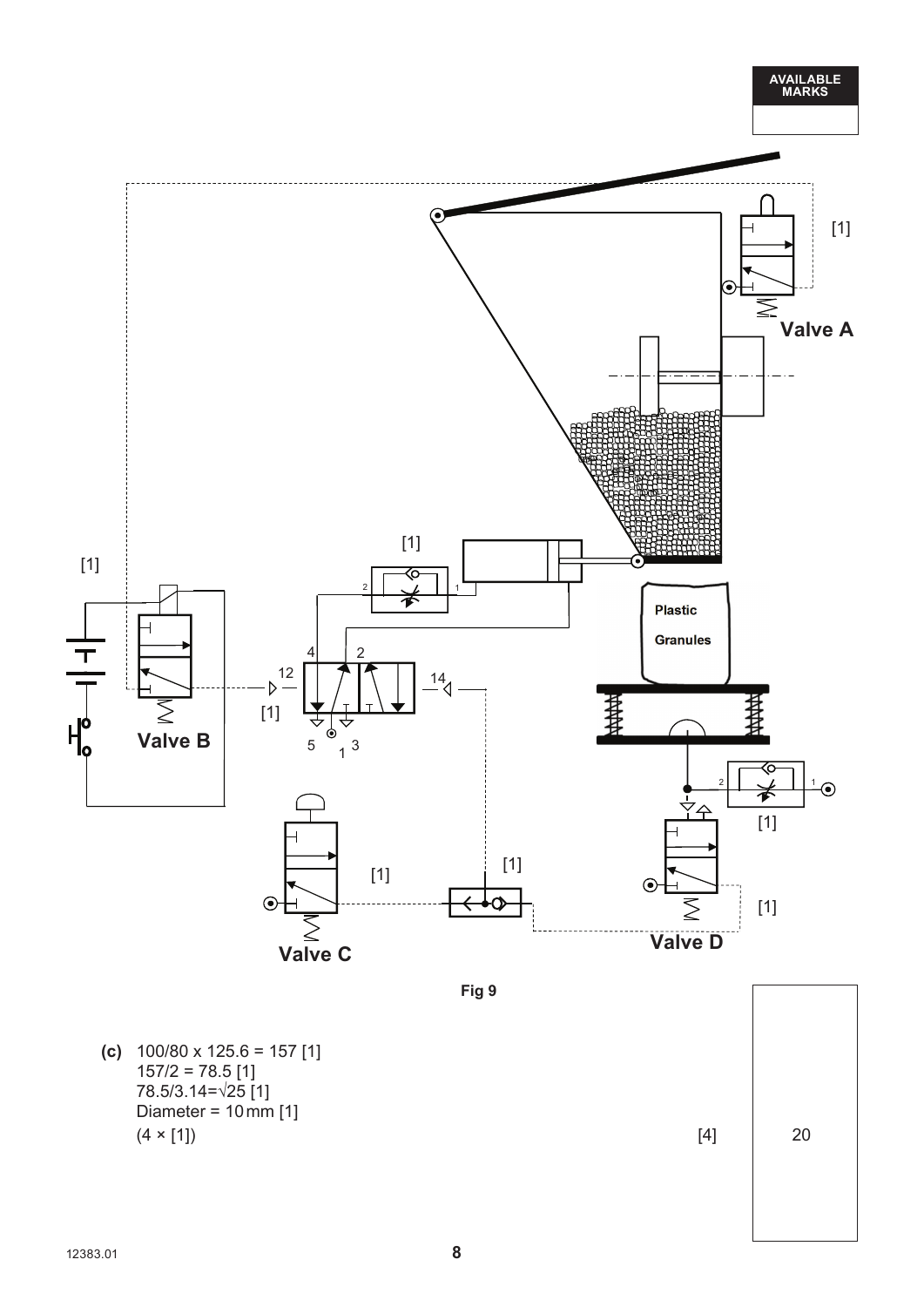| 4 |      | (a) (i) Naming of crank and slider [1]<br>Sketch of crank and slider [1]<br>$(2 \times [1])$                                                                                                                                                                                                                                                                                                                                                                           | $[2]$ | AVAILABLE<br>MARKS |
|---|------|------------------------------------------------------------------------------------------------------------------------------------------------------------------------------------------------------------------------------------------------------------------------------------------------------------------------------------------------------------------------------------------------------------------------------------------------------------------------|-------|--------------------|
|   |      | Correct alternative responses should be given full credit                                                                                                                                                                                                                                                                                                                                                                                                              |       |                    |
|   |      | (ii) Velocity ratio $E-D = 3[1]$<br>$C-A = 1$ [1]<br>$Q-R = 30$ [1]<br>Total $VR = 90$ [1]<br>$60 \times 90 = 5400$ rev/min [1]<br>Award full marks if a candidate gives the correct answer but does not<br>show the working out.<br>$(5 \times [1])$                                                                                                                                                                                                                  | [5]   |                    |
|   |      | (iii) Efficiency = Mechanical advantage/velocity ratio<br>$0.8 = MA/20$ [1]<br>$MA = 16$ [1]<br>$MA = Load/effort$<br>$16 = L/8$ [1]<br>$Load = 128N [1]$<br>Award full marks if a candidate gives the correct answer but does<br>not show the working out.<br>$(4 \times [1])$                                                                                                                                                                                        | [4]   |                    |
|   |      | (iv) Any two main reasons why a vee belt would be used in preference to a<br>flat belt to transmit the drive from pulley D to pulley E for example:                                                                                                                                                                                                                                                                                                                    |       |                    |
|   |      | There is a larger gripping area on a vee belt than on a flat belt of<br>$\bullet$<br>the same width for this application. [1]<br>Using a vee belt instead of a flat belt means that smaller pulleys<br>$\bullet$<br>and belts can be used for the prototype mechanical system. [1]<br>vee belts are more efficient than flat belts and lose almost<br>$\bullet$<br>no energy through slippage which would be required for this<br>application. [1]<br>$(2 \times [1])$ | $[2]$ |                    |
|   |      | Correct alternative responses should be given full credit.                                                                                                                                                                                                                                                                                                                                                                                                             |       |                    |
|   |      | (b) (i) Any one safety issue which arises when using pneumatics for example:<br>Fingers can get injured from moving parts [1]<br>Disconnected pipes can whip round and cause injury if the main air<br>$\bullet$<br>supply is turned on [1]<br>Any one main procedure which could minimise this issue for example:                                                                                                                                                     |       |                    |
|   |      | Have guards on moving parts [1]<br>Isolate air supply during adjustments [1]<br>$(2 \times [1])$                                                                                                                                                                                                                                                                                                                                                                       | $[2]$ |                    |
|   |      | Correct alternative responses should be given full credit.                                                                                                                                                                                                                                                                                                                                                                                                             |       |                    |
|   | (ii) | Outstroke slowly with flow regulator [1]<br>Instroke slowly with flow regulator [1] and reservoir [1]                                                                                                                                                                                                                                                                                                                                                                  |       |                    |
|   |      | Valve A lever set/reset symbol [1]<br>Piping from 3PV to 5PV [1]<br>See Fig. 13                                                                                                                                                                                                                                                                                                                                                                                        |       |                    |
|   |      |                                                                                                                                                                                                                                                                                                                                                                                                                                                                        |       |                    |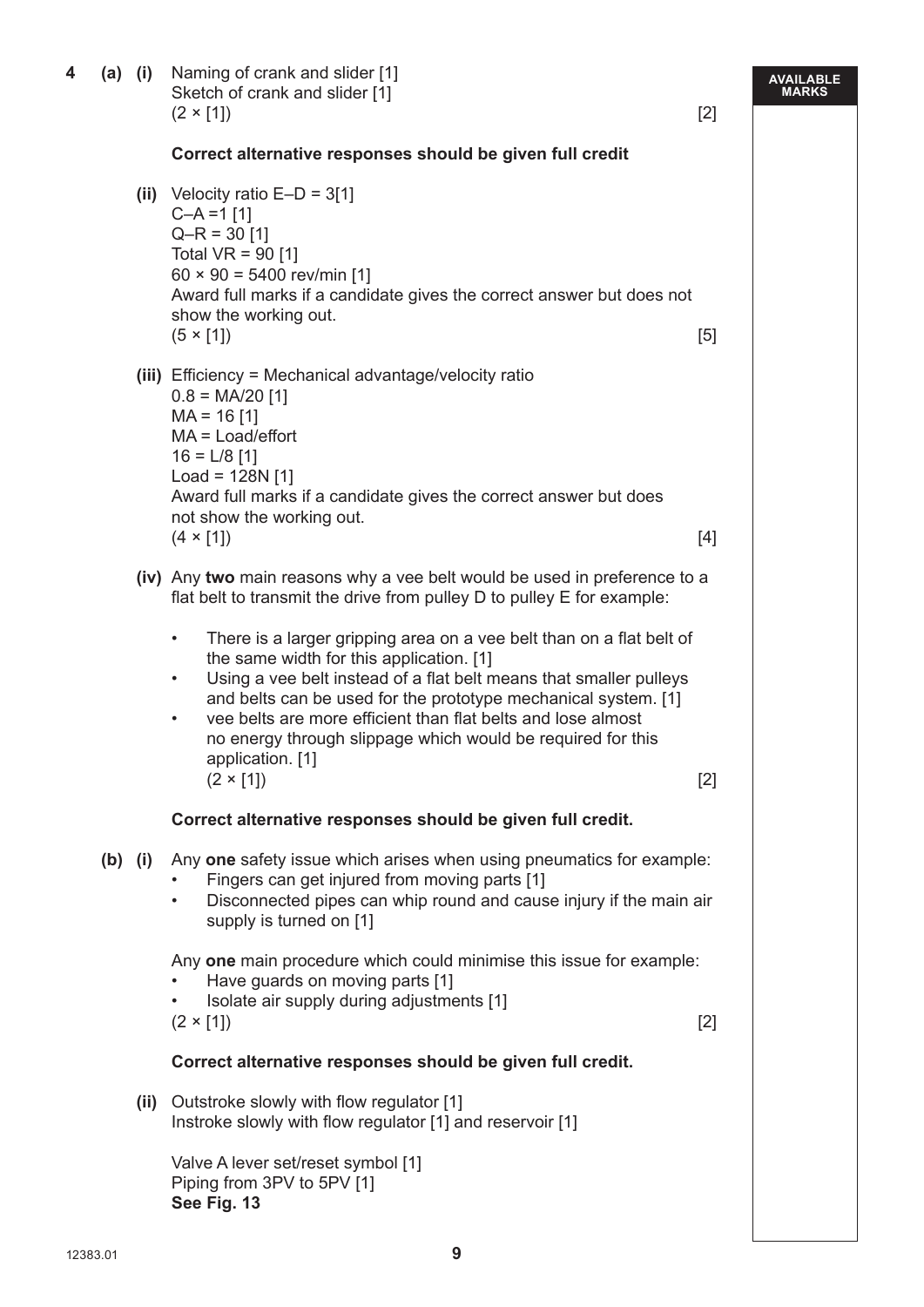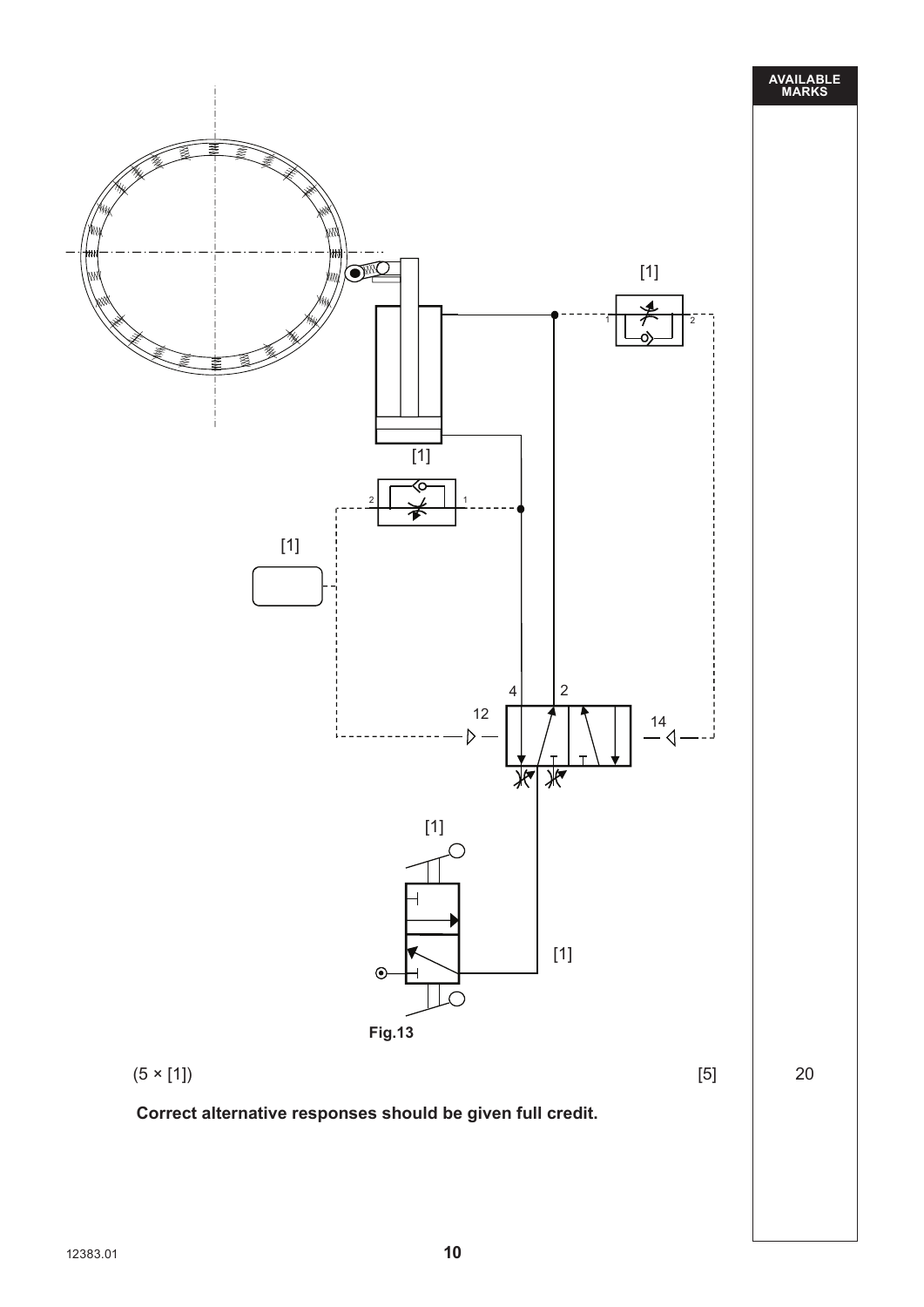#### **Section C**

|   |             | <b>Section C</b>                                                                                                                                                                                                                                                                                                                                                                                                                                                                                                                  | <b>AVAILABLE</b><br><b>MARKS</b> |
|---|-------------|-----------------------------------------------------------------------------------------------------------------------------------------------------------------------------------------------------------------------------------------------------------------------------------------------------------------------------------------------------------------------------------------------------------------------------------------------------------------------------------------------------------------------------------|----------------------------------|
| 5 |             | (a) Any two reasons why a company would produce a detailed design<br>specification for the plastic pots for example:<br>A detailed design specification would provide a clear list of requirements<br>that the plastic pots must fulfil [1]<br>A detailed design specification could serve as a key check on<br>$\bullet$<br>performance criteria [1]<br>A detailed design specification could save the company time and money<br>by reducing the need for further questioning and clarification [1]<br>$[2]$<br>$(2 \times [1])$ |                                  |
|   |             | Correct alternative responses should be given full credit.                                                                                                                                                                                                                                                                                                                                                                                                                                                                        |                                  |
|   |             | (b) Any two main characteristics associated with batch production for example:<br>Involves shorter runs than mass around 100 to 1000 products [1]<br>It requires skilled labour on the factory floor [1]<br>Can produce variations of the same item [1]<br>$(2 \times [1])$<br>$[2]$                                                                                                                                                                                                                                              |                                  |
|   |             | Correct alternative responses should be given full credit.                                                                                                                                                                                                                                                                                                                                                                                                                                                                        |                                  |
|   |             | (c) Any two main characteristics associated with flexible manufacturing systems<br>for example:<br>Based on flexible workforce and flexible machinery [1]<br>People are semi-skilled – ability to offer a variety of tasks [1]<br>Works best with batch production- flexibility essential [1]<br>$(2 \times [1])$<br>$[2]$                                                                                                                                                                                                        |                                  |
|   |             | Correct alternative responses should be given full credit.                                                                                                                                                                                                                                                                                                                                                                                                                                                                        |                                  |
|   | $(d)$ $(i)$ | Any one main characteristic associated with light-emitting polymers<br>for example:<br>Converts electrical power into visible light [1]<br>By engineering the chemical structure of the LEP all emission<br>٠<br>colours can be obtained [1]<br>$(1 \times [1])$<br>$[1]$                                                                                                                                                                                                                                                         |                                  |
|   |             | (ii) Any one other specific application for example:<br>Television screens [1]<br>Handheld game consoles [1]<br>$(1 \times [1])$<br>$[1]$<br>Correct alternative responses should be given full credit.                                                                                                                                                                                                                                                                                                                           |                                  |
|   |             |                                                                                                                                                                                                                                                                                                                                                                                                                                                                                                                                   |                                  |
|   |             |                                                                                                                                                                                                                                                                                                                                                                                                                                                                                                                                   |                                  |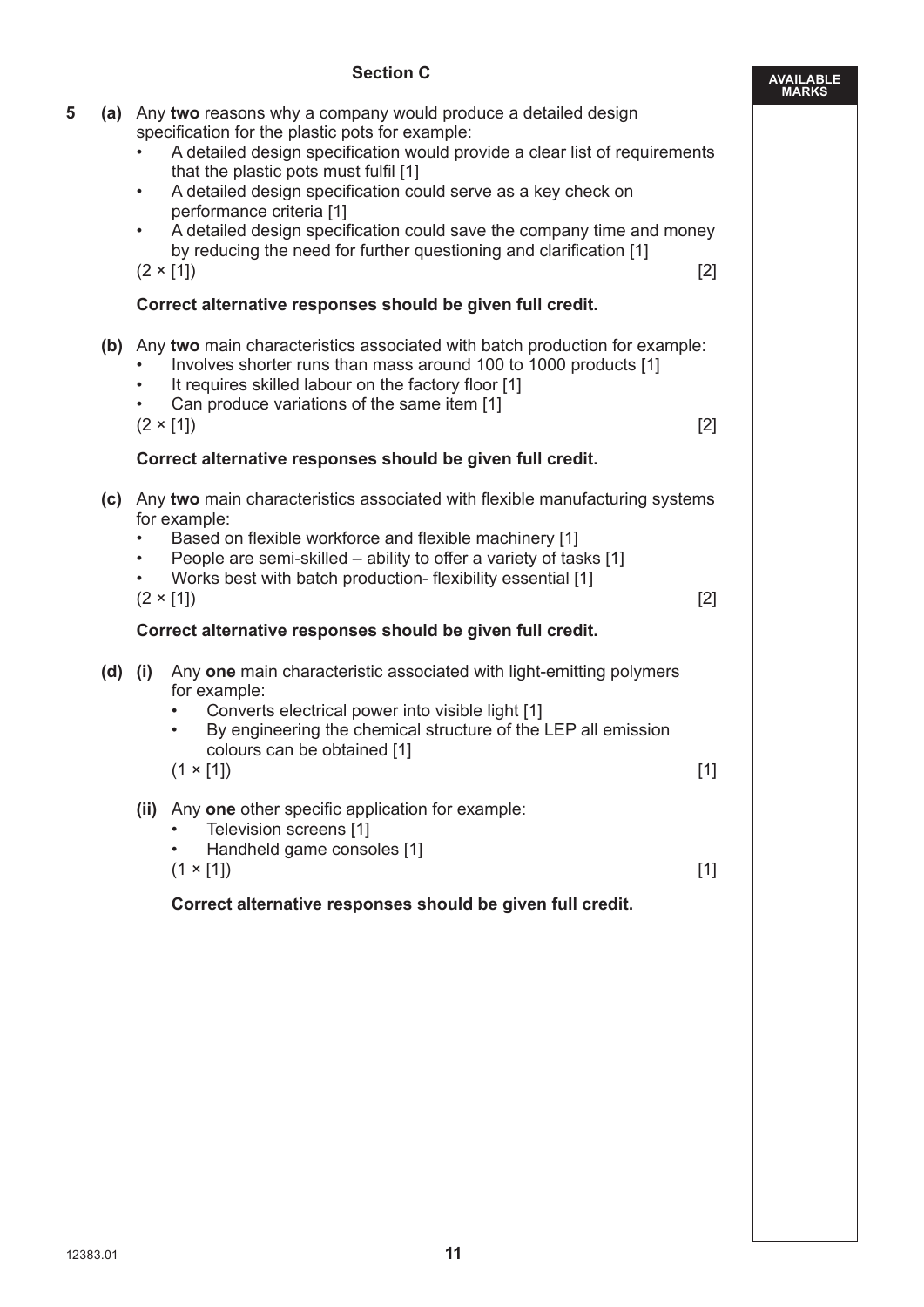|     | (e) (i) | With reference to a manufacturing process briefly explain any four<br>stages from the five stage risk assessment for example:<br>Manufacturing process - Drilling. | <b>AVAILABLE</b><br><b>MARKS</b> |
|-----|---------|--------------------------------------------------------------------------------------------------------------------------------------------------------------------|----------------------------------|
|     |         | Hazard identified - When drilling a piece of plastic or metal there is<br>1.                                                                                       |                                  |
|     |         | the potential for the material to rotate. [1]                                                                                                                      |                                  |
|     |         | Who is at risk and how? $-$ The user is at risk. Injury may be as a<br>2.                                                                                          |                                  |
|     |         | result of rotating material with possible sharp edges. [1]<br>3.<br>Precautions - The user should ensure that the material is                                      |                                  |
|     |         | adequately clamped, use guards and ensure that the appropriate                                                                                                     |                                  |
|     |         | drill is fitted and the feed/speed is correct for the material. [1]                                                                                                |                                  |
|     |         | $\frac{1}{2}$ Record findings – A record of any finding or observations on the<br>4.                                                                               |                                  |
|     |         | process should be made. These findings should be kept simple and<br>not too elaborate. [1]                                                                         |                                  |
|     |         | 5.<br>Review your assessment – Review over a set time period and                                                                                                   |                                  |
|     |         | make any improvements, changes as needed. [1]                                                                                                                      |                                  |
|     |         | $(4 \times [1])$<br>$[4]$                                                                                                                                          |                                  |
|     |         | Correct alternative responses should be given full credit.                                                                                                         |                                  |
|     |         | (ii) Any two main characteristics associated with Quality Assurance $(QA)$ for<br>example:                                                                         |                                  |
|     |         | Quality assurance is about setting standards and meeting them. [1]                                                                                                 |                                  |
|     |         | Quality assurance involves every stage from design to delivery to<br>$\bullet$<br>customer. [1]                                                                    |                                  |
|     |         | Organisations which meet these quality assurance standards are                                                                                                     |                                  |
|     |         | awarded the ISO 9000, the international standard of quality. [1]                                                                                                   |                                  |
|     |         | $(2 \times [1])$<br>$[2]$                                                                                                                                          |                                  |
|     |         | Correct alternative responses should be given full credit.                                                                                                         |                                  |
| (f) |         | A low cost design for a rotating platform that would enable a person to rotate                                                                                     |                                  |
|     |         | the plastic flower pot around in order to face the sunlight.                                                                                                       |                                  |

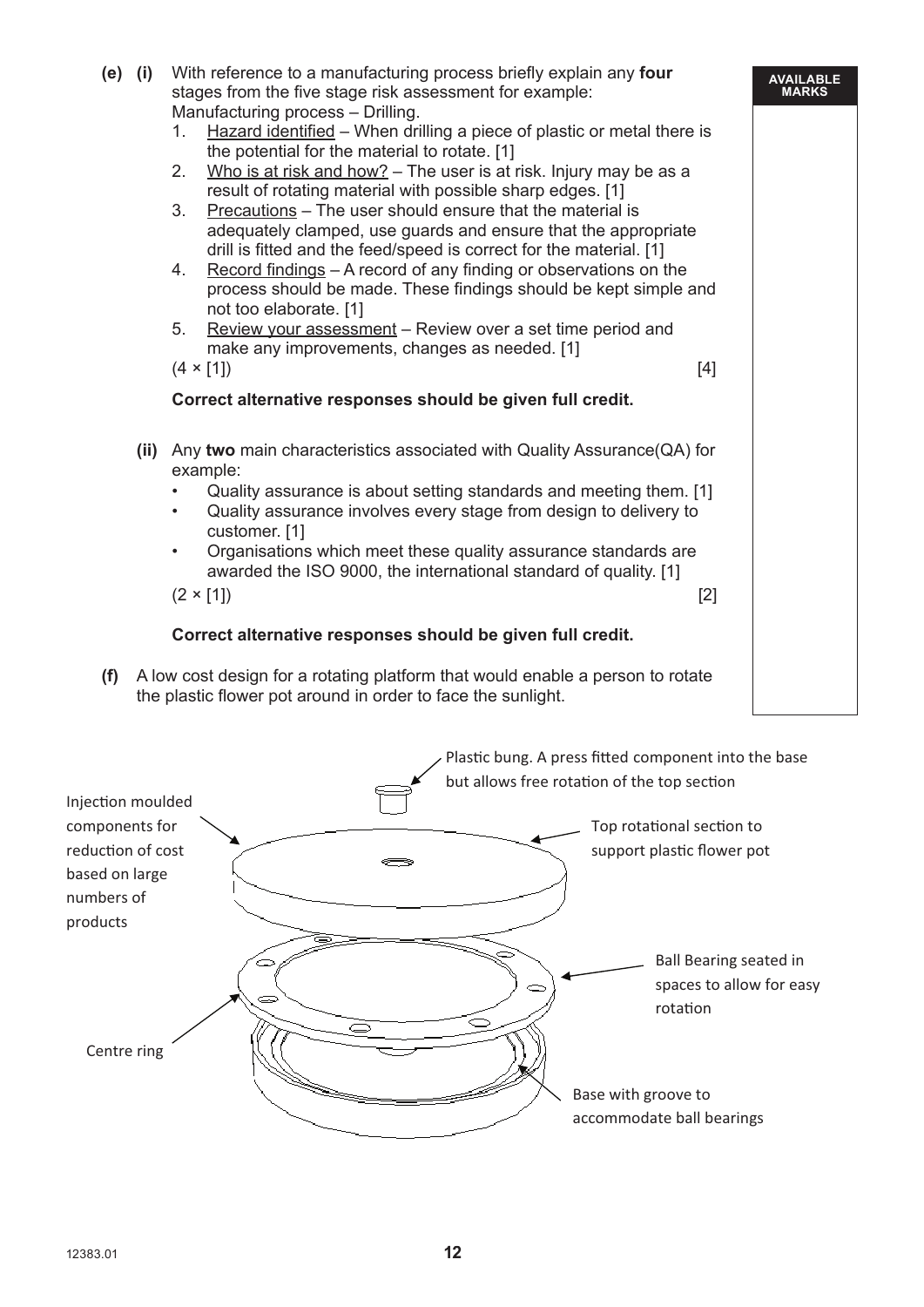| <b>Response</b><br>band |                                                                                        | <b>Mark</b><br>band |
|-------------------------|----------------------------------------------------------------------------------------|---------------------|
|                         | When a response is not worthy of credit, a [0] mark should be awarded.                 |                     |
| 1                       | Basic drawing lacking detail.<br>The design presents a basic or incomplete solution to | 1                   |
|                         | the design problem.                                                                    |                     |
| $\overline{2}$          | Drawing and annotation are limited.                                                    | $\overline{2}$      |
|                         | The design lacks detailing showing the:<br>low-cost nature of the platform; and/or     |                     |
|                         | rotation; and/or<br>—                                                                  |                     |
|                         | the drawing is not exploded.                                                           |                     |
|                         | The design presents a limited solution to the design<br>problem.                       |                     |
| 3                       | Drawing and annotation are satisfactory.                                               | 3                   |
|                         | The design demonstrates the:                                                           |                     |
|                         | low-cost nature of the platform; and                                                   |                     |
|                         | rotation.<br>an incomplete exploded drawing.                                           |                     |
|                         |                                                                                        |                     |
|                         | The design presents a satisfactory solution to the<br>design problem.                  |                     |
| $\overline{\mathbf{4}}$ | Drawing and annotation are good.                                                       | 4                   |
|                         | The design clearly demonstrates:                                                       |                     |
|                         | low-cost nature of the platform; and                                                   |                     |
|                         | rotation; however                                                                      |                     |
|                         | the exploded drawing is missing some detail.                                           |                     |
|                         | The design presents a good solution to the design<br>problem.                          |                     |
| 5                       | Drawing and annotation are very good.                                                  | 5                   |
|                         | The design demonstrates:                                                               |                     |
|                         | low-cost nature of the platform; and                                                   |                     |
|                         | rotation; and                                                                          |                     |
|                         | a very good, exploded drawing.                                                         |                     |
|                         | The design presents a very good solution to the<br>design problem.                     |                     |
| 6                       | Drawing and annotation are excellent.                                                  | 6                   |
|                         | The design clearly demonstrates:                                                       |                     |
|                         | low-cost nature of the platform; and                                                   |                     |
|                         | rotation; and                                                                          |                     |
|                         | an excellent fully exploded drawing.                                                   |                     |
|                         | The design presents an excellent solution which                                        |                     |
|                         | clearly addresses the design problem.                                                  | $\overline{6}$      |

**AVAILABLE MARKS**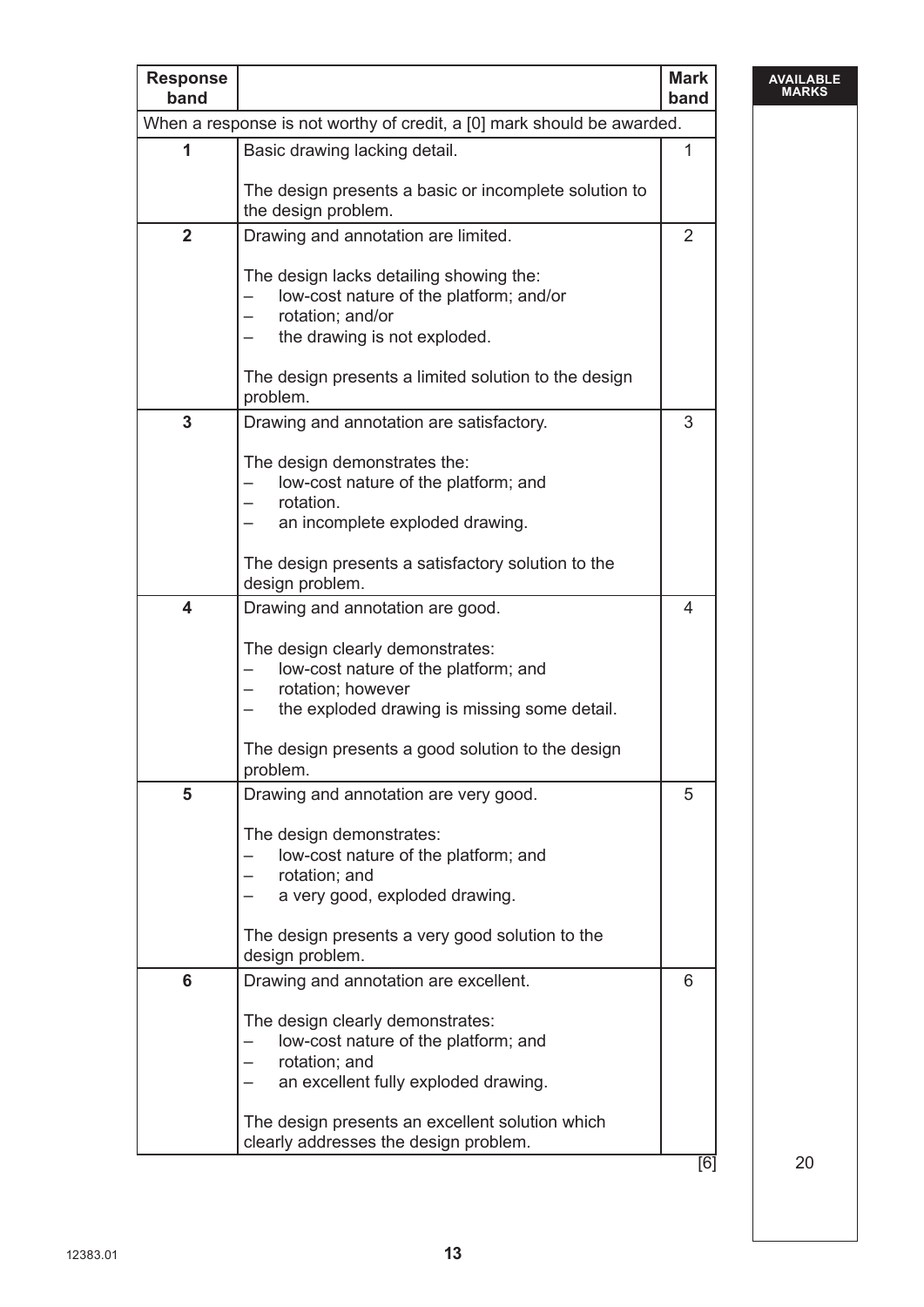| 6 |     | (a) Any two main advantages of using a questionnaire for example:<br>A relatively quick method of collecting information. [1]<br>Responses are usually standardised and so makes interpretation<br>$\bullet$<br>easy. [1]<br>Questionnaires can be conducted in a number of ways,<br>$\bullet$<br>e.g. face-to-face, by mail or online. [1]<br>$(2 \times [1])$                                                                                              | $[2]$ | <b>AVAILABLE</b><br><b>MARKS</b> |  |  |
|---|-----|--------------------------------------------------------------------------------------------------------------------------------------------------------------------------------------------------------------------------------------------------------------------------------------------------------------------------------------------------------------------------------------------------------------------------------------------------------------|-------|----------------------------------|--|--|
|   |     | Correct alternative responses should be given full credit.                                                                                                                                                                                                                                                                                                                                                                                                   |       |                                  |  |  |
|   |     | (b) A design critique refers to analysing a design usually by a group through<br>conversation [1] with the ultimate goal of improving the design by giving<br>feedback on whether it meets its objectives. [1]<br>$(2 \times [1])$<br>Correct alternative responses should be given full credit.                                                                                                                                                             | $[2]$ |                                  |  |  |
|   |     | The ISO 9001 standard is a quality management system which will help<br>$(c)$ (i)<br>monitor and manage quality across all operations. [1] It outlines ways to<br>achieve, as well as benchmark consistent performance. [1]<br>$(2 \times [1])$<br>Correct alternative responses should be given full credit.                                                                                                                                                | $[2]$ |                                  |  |  |
|   |     | (ii) Any two main characteristics associated with design rights for example:<br>Design right is a free, automatic right that you get when you create<br>an original design [1]<br>It gives you the right to stop anyone copying your design for up to<br>٠<br>15 years [1]<br>Design right is concerned with the shape or configuration of the<br>$\bullet$<br>product [1]<br>$(2 \times [1])$<br>Correct alternative responses should be given full credit. | $[2]$ |                                  |  |  |
|   |     | (d) Any two main characteristics associated with critical path analysis for example:<br>It is used to identify key stages to aid project management [1]<br>Critical path analysis is used to ensure the project keeps to schedule [1]<br>$\bullet$<br>A critical path analysis is represented by a network analysis [1]<br>$\bullet$<br>$(2 \times [1])$<br>Correct alternative responses should be given full credit.                                       | $[2]$ |                                  |  |  |
|   |     |                                                                                                                                                                                                                                                                                                                                                                                                                                                              |       |                                  |  |  |
|   | (e) | Miniaturisation has had an impact on the design of a product for example:<br>the mobile phone. [1] Through miniaturisation the smart phone has<br>become a device which is a combination of several previously independent<br>devices. [1]<br>$(2 \times [1])$<br>$[2]$                                                                                                                                                                                      |       |                                  |  |  |
|   |     | Correct alternative responses should be given full credit.                                                                                                                                                                                                                                                                                                                                                                                                   |       |                                  |  |  |
|   |     |                                                                                                                                                                                                                                                                                                                                                                                                                                                              |       |                                  |  |  |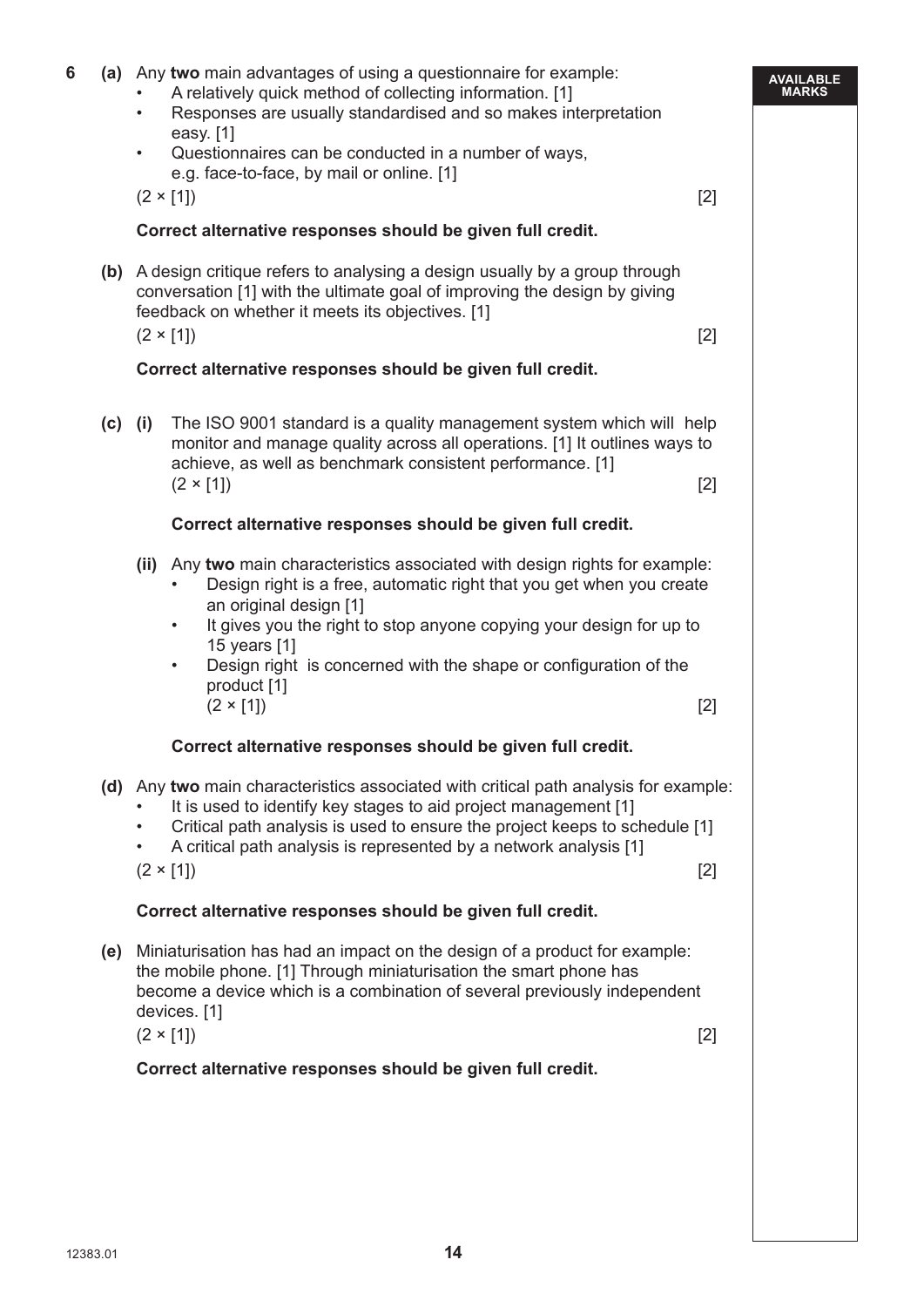**(f)** An annotated sketch of dye sublimation process to include: sublimation dyes, printer, transfer paper, heat element and fabric roll.



transfer paper

| <b>Response</b><br>band                                                |                                                                                                                               | <b>Mark</b><br>band |  |  |
|------------------------------------------------------------------------|-------------------------------------------------------------------------------------------------------------------------------|---------------------|--|--|
| When a response is not worthy of credit, a [0] mark should be awarded. |                                                                                                                               |                     |  |  |
| 1                                                                      | Basic sketch lacking detail.                                                                                                  |                     |  |  |
| 2                                                                      | The sketch is satisfactory. Annotation is satisfactory<br>with regards to the main aspects of the dye<br>sublimation process. | $\mathcal{P}$       |  |  |
| 3                                                                      | The sketch is good. The annotation covers some of<br>the main aspects of the dye sublimation process.                         | 3                   |  |  |
| 4                                                                      | A detailed sketch. The annotation covers the main<br>aspects of the dye sublimation process.                                  | 4                   |  |  |

[4]

**AVAILABLE MARKS**

 **Correct alternative responses should be given full credit.**